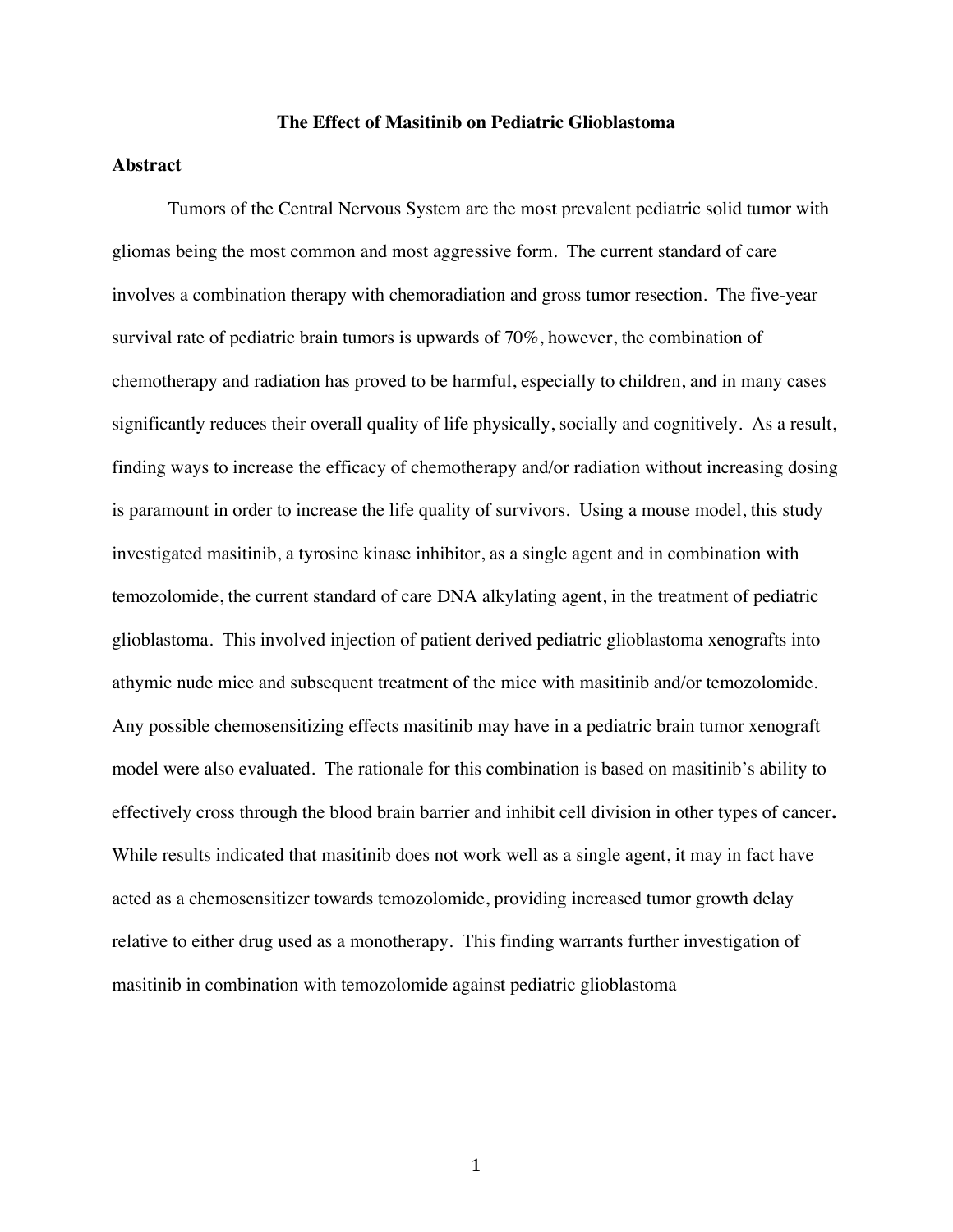### **Introduction**

Tumors of the Central Nervous System are the most common solid tumors of childhood, affecting around 1500 patients in the United States per year (Albright, 1993). Of these tumors, gliomas are the most common and aggressive malignant primary brain tumor in children and account for 56% of all solid tumor cases (Albright, 1993). A major challenge for treating any type of brain tumor is getting therapeutic chemical agents through the blood brain barrier (BBB) (King, 2011). This barrier, which is the body's way of protecting the brain from harmful and unwanted chemicals, creates a major treatment dilemma for those who develop drugs against brain tumors.

One way scientists have engineered drugs to cross the BBB is by increasing the lipid solubility of the drug so it can more easily pass through the endothelial cells in the brain (King, 2011). However, this is no simple task or without risks, as this increases the ability of compounds to pass through every cell in the body, potentially causing harmful or increased side effects (King, 2011). Another, more direct way to break through the barrier is to hone in on sites specific to cancer cells, such as tumor necrosis factor (TNF). Being tumor specific, the agent will then only attack the cells that make up the tumor, leaving other healthy parts of the brain, and body, unharmed. For example, recent studies demonstrated that injecting TNF into the bloodstream allows trastuzumab (a breast cancer drug) to cross the BBB and reach cancer cells in the brain (Connell et al, 2013).

Even with increasing positive results in crossing the BBB, treatment of pediatric brain tumors lags behind that of adult brain tumors as a result of the initial idea that the two are both biologically and genetically similar (Fangusaro, 2012). Recent research, however, does not support this original hypothesis. For example, the amplification of an Epidermal Growth Factor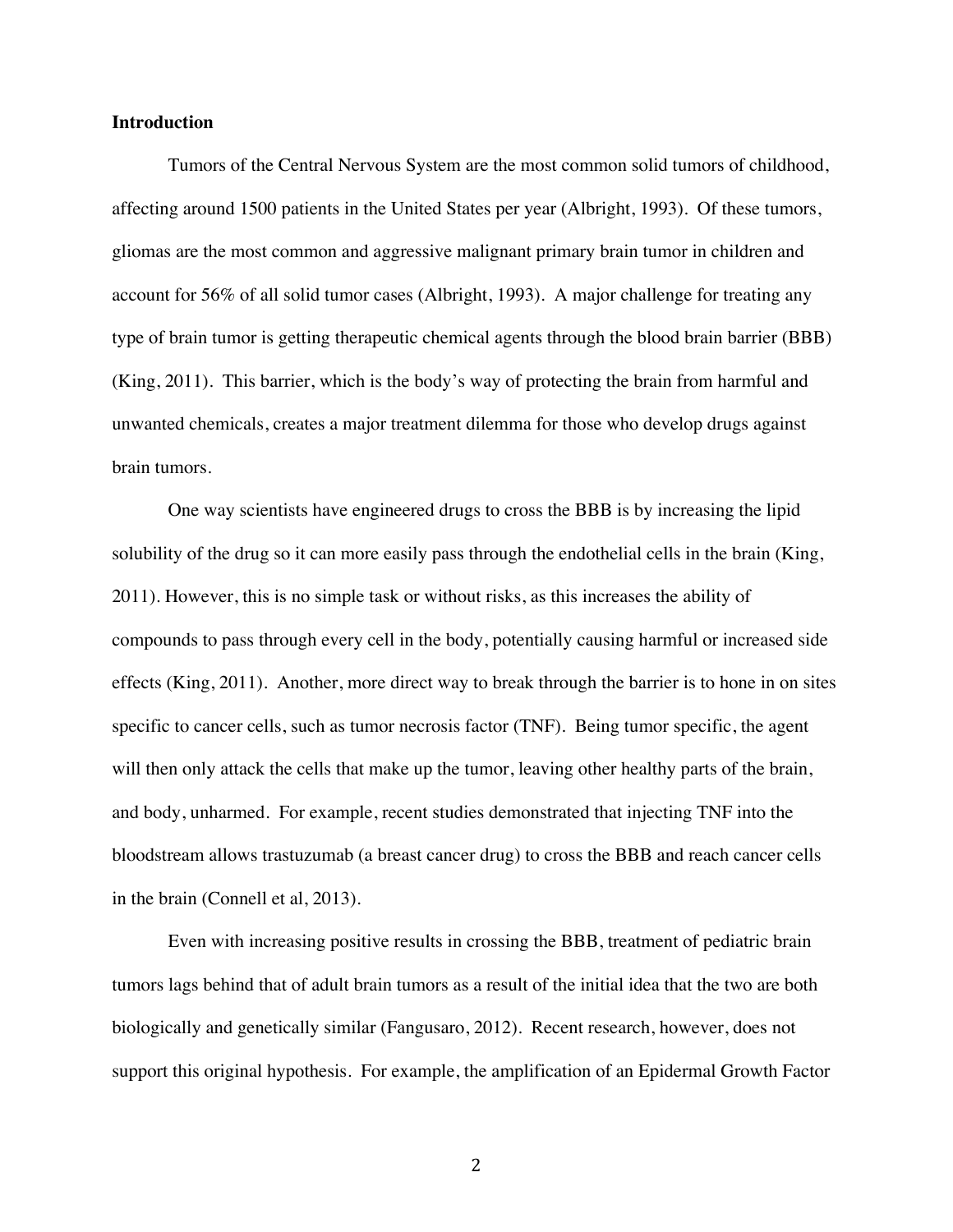Receptor (EGFR) is much more prevalent in pediatric brain tumors than those found in adults (Pollack, 2011). Pediatric tumors also have infrequent deletion of the phosphatase and tensin homolog (PTEN), whose deletion is a prominent characteristic in adult high-grade gliomas (Pollack, 2011). As a result, development of medicinal therapies and practices targeting pediatric tumor specific mutations/abnormalities are necessary for proper treatment.

A current clinical strategy has focused on breaking down pediatric tumor types into subgroups and treating these subgroups as different tumors/diseases. Thompson et al. did so in 2006 with medulloblastomas, subdividing the cancer into five groups based on specific molecular patterns, including alterations in gene signaling pathways, the presence of different mutations, and even the clinical features of the group itself (Pollack, 2011). By breaking down this disease into subcategories, specific gene pathways or mutations can be targeted to the patient's particular medulloblastoma tumor type. Doing so brings the idea of personalized medicine to the world of brain cancer. Treating each tumor as an individual and not a generalized group, would potentially increase the chances of objective, measurable, tumor responses in both adults and children, and avoid costly and unnecessary treatments. Such treatments include harmful brain radiation that has become a standard for most effective treatments, usually resulting in long-term brain damage, which negatively effects pediatric brain cancer survivors in various physical, cognitive, social and emotional ways throughout their lifetime (Lannering et al, 1990).

Glioblastoma (GBM) is the most common and aggressive malignant primary brain tumor in humans, accounting for 17% of all primary brain tumor cases (American Brain Tumor Association). The current standard of care treatment for GBM involves a combination of gross tumor resection, radiation and chemotherapy (Minniti, 2009). As a result of its ability to cross the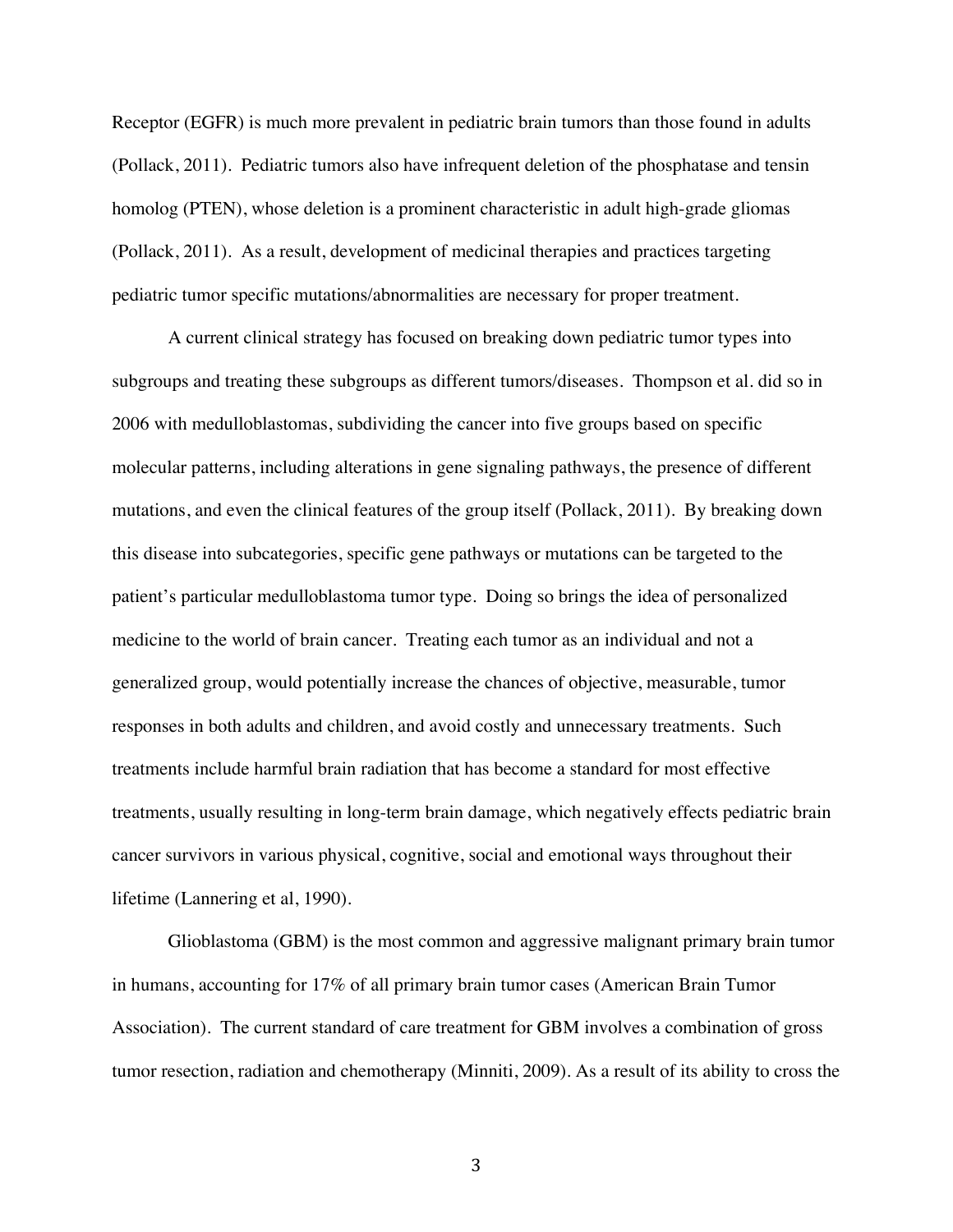BBB, temozolomide (TMZ), a DNA alkylating agent, has become the gold standard for chemotherapeutic treatment of GBM (Gerstner and Fine, 2007). TMZ was introduced in the 1990's for use as a standard of care chemotherapy treatment of many brain cancers including GBM (Mrugala et al, 2010). This prodrug is initially administered to the body in an inactive form and becomes converted to its active form (5-(3-methyltriazen-l-yl)imidazole-4 carboxamide) spontaneously at the bodies physiologic pH of 7.4 (Barone et al, 2006). Due to its stability at gastric pH and nearly 100% oral bioavailability/rapid absorption, it works well as an oral agent (Barone et al, 2006).

As described by Zhang et al, (2012) once activated, TMZ acts by delivering a methyl group to the purine bases of DNA (O6-guanine; N7-guanine and N3-adenine). DNA methylation then changes the behavior of the cancer cells by blocking various chemical signaling pathways resulting in defects in genes associated with cell growth and survival. However, one major drawback Zhang and his colleagues found to the use of TMZ is the presence of Methylguanine Methyltransferase (MGMT). MGMT is a protein that if present in the tumor cell can remove the methyl group placed on guanine by TMZ rendering the drug ineffective. In addition it was found that mismatch repair deficient tumors (MMR-) can tolerate a guanine methylation, creating a major roadblock to effective TMZ treatment (Zhang et al, 2012).

Barone et al (2006) found that even with the promising features of TMZ, adult phase II trials did not show good results with only 8% of GBM patients showing an objective response and 53% a temporary stable disease. TMZ did show better results with recurrent or progressive low-grade gliomas and anaplastic astrocytoma, giving a 61% and 35% objective response rate respectively, proving the drug crosses the BBB. Barone et al (2006) also found that phase I clinical trials in children showed a maximum tolerated dose of 180 mg/m<sup>2</sup> in patients with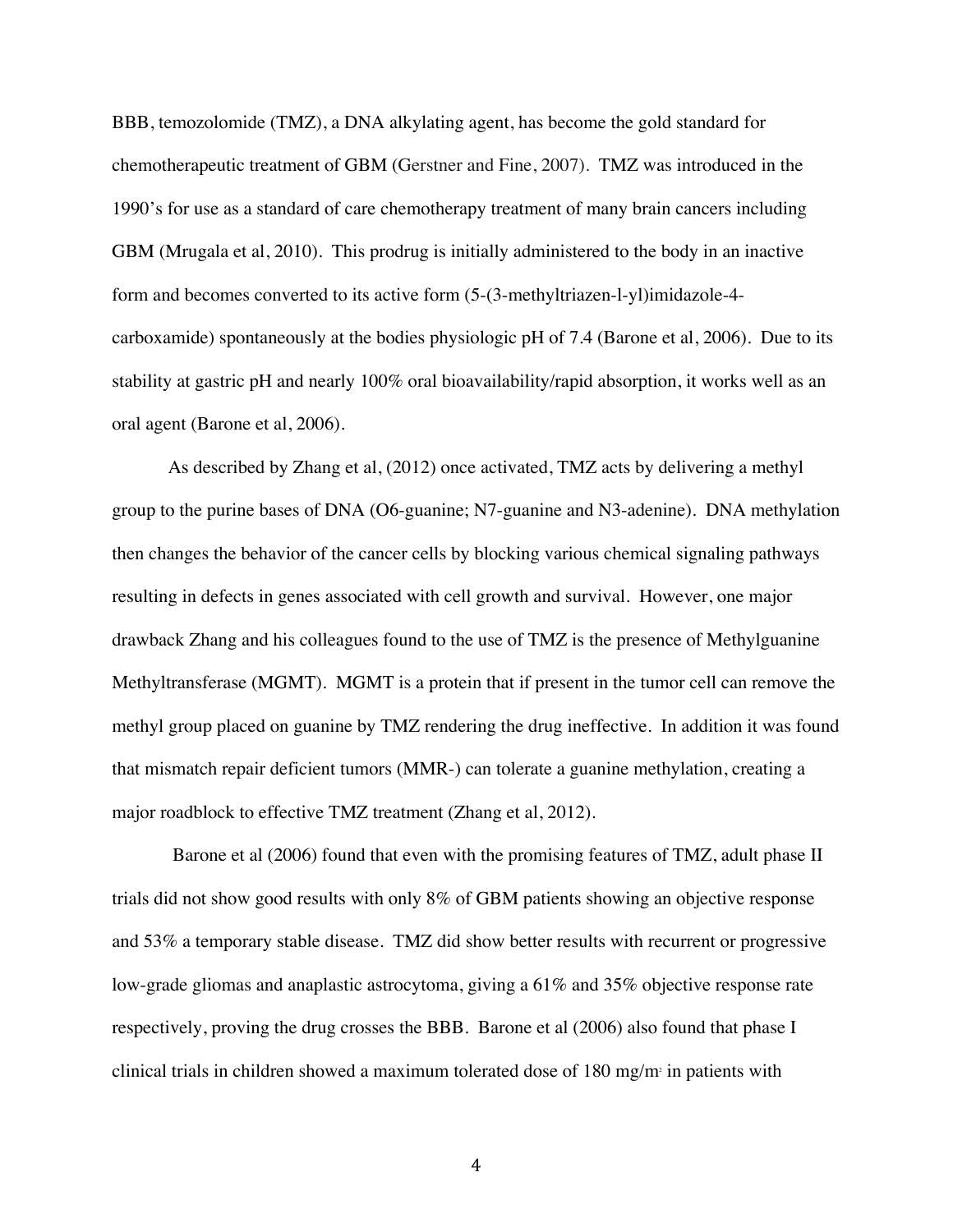craniospinal irridation (CSI) and 215 mg/m<sup>2</sup> without. Phase II clinical trials focusing on highgrade gliomas in children showed a response rate even lower than that found in adults, with an objective response rate of 6% in one study.

These results demonstrate that even though TMZ is one of the primary chemotherapeutic agents used to fight pediatric brain tumors, it is not a good candidate for monotherapy. Nevertheless, the fact that the addition of TMZ to radiation therapy increases the median survival rate of patients from 12 to 15 months, with the two-year survival rate increasing from 10% to 26%, TMZ is a good candidate for combination therapy (TMZ + radiation) (Furnari et al, 2007).

Those children who do sustain an objective response after undergoing combination therapy although alive, can still have a reduced quality of life due to the radiation treatments placed on their developing brains. These long-term or late effects can include reduced function of various cognitive, motor, visual and hormonal pathways (Lannering et al, 1990).The effects experienced are correlated with the location of the tumor, and therefore the location of tumor radiation, which effectively kills all of cells in that area, causing a decrease in life quality to ensue up to several years after treatment (Butler et. al, 2006).

Another possible treatment strategy would be to use masitinib, a novel tyrosine kinase inhibitor (TKI) that targets stem cell factors c-Kit, Platelet Derived Growth Factor Receptors (PDGFRs) and Lyn (Humbert et al, 2010). Masitinib, however, has yet to be evaluated for its use against pediatric GBM. As described by Fraley et al (2001), tyrosine kinases are enzymes that can transfer a phosphate group from ATP to the tyrosine amino acid of a protein in a cell. This transfer causes an intracellular cascade that is critical for cell division and growth. Mutated kinases essentially become stuck in the "on" position, causing uncontrolled cell proliferation and resulting in cancer.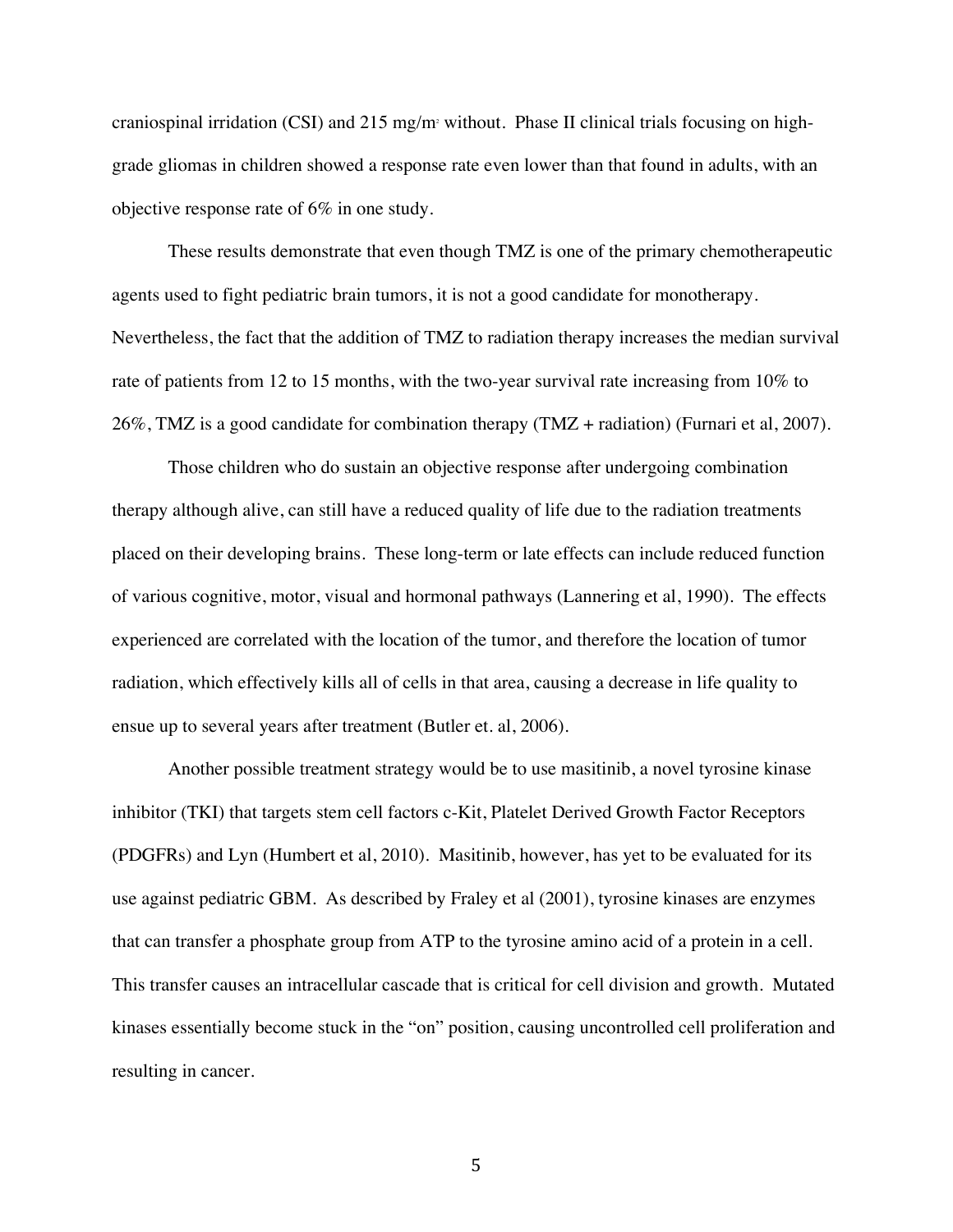In vitro, masitinib has been shown to have greater activity and selectivity against c-Kit than imatinib (Gleevec), an FDA approved TKI (Published Library of Science, 2009). As a result, masitinib was recommended for in vivo trials and shown to inhibit tumor growth in c-Kit expressing mice by inhibiting mast cell degranulation, cytokine production and migration (Published Library of Science, 2009). These effects, however, were minimal and not enough to promote the use of masitinib as a monotherapy. Nevertheless, because it had some effect and is therefore known to cross the BBB, it is very possible that masitinib will work as a chemosensitizer. One study conducted on a patient with pancreatic cancer saw no positive effects with masitinib as a monotherapy but saw a synergistic effect when combined with gemcitabine (Mitry et. al, 2010). In addition, canine studies have shown masitinib to have chemosensitizing effects with vinblastine and doxorubicin (Thamm et. al, 2012).

Overall, it is widely accepted within the clinical setting that the use of TMZ is not efficient by itself, and any real current success requires the use of radiation, which can induce an array of harmful side effects. In this study I tested the efficacy of TMZ against GBM, in a mouse model, by using it in conjunction with masitinib. While neither drug has been shown to work well as a single agent, I hypothesize that masitinb will increase efficacy of TMZ by acting as a chemosensitizer due to its targeting of stem cell factors critical to tumor cell growth and development. If so, this drug may enter human clinical trials with the intention of reducing the amount of harmful brain radiation currently needed to combat pediatric GBM, so that quality of life may be preserved for patients. The use of masitinib in particular is justified by its success in other animal models and against other cancer types.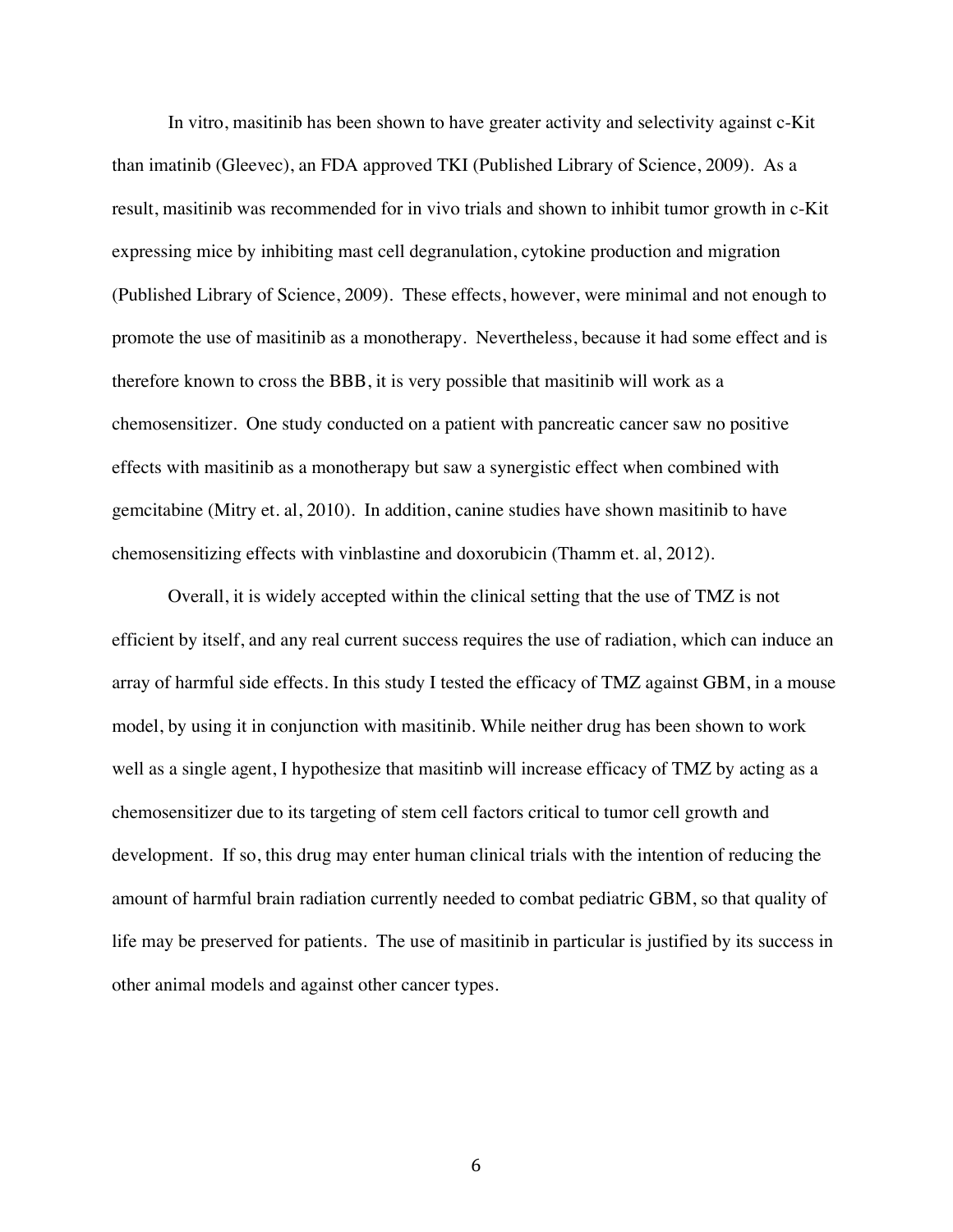### **Materials and Methods**

Male and female athymic nude mice were used for all studies. Animals were maintained in filter top cages in Thoren units within the Cancer Center Isolation Facility (CCIF) building at Duke University. All animal procedures conformed to Institutional Animal Care and Use Committee guidelines. All xenograft lines were maintained as previously described by Bullard and Bigner (1979).

Original animals were obtained from the Mogul Laboratories, but since May 29th 1978, the Bigner Friedman Keir (BFK) lab has bred from their own closed colony. In general, breeding animals are maintained in a barrier facility within the CCIF. All animals are stored under pathogen free conditions in sterilized plastic containers covered with polyester bacterial air filters. Breeding animals are stored in containment hoods, while experimental animals are kept in separate rooms. Food and water was provided ad libitum. All animals receive fat enriched food and vitamin-supplemented water. Stock and breeding animals receive antibiotic supplemented water, while the experimental animals are maintained on water adjusted to pH 2.2- 3.0 with HCl. Food, water, and bedding are changed twice per week under sterile conditions. Animals are checked daily and euthanasia is performed with cervical dislocation or CO<sub>2</sub> euthanasia.

### *Xenograft specifics*

The xenografts used in this study, 212 and 717, were maintained as described by Friedman et al, (1994). These xenografts were derived directly from patient (human) operating room samples and maintained through serial passage from one mouse generation to the next. See Table 1 for further information.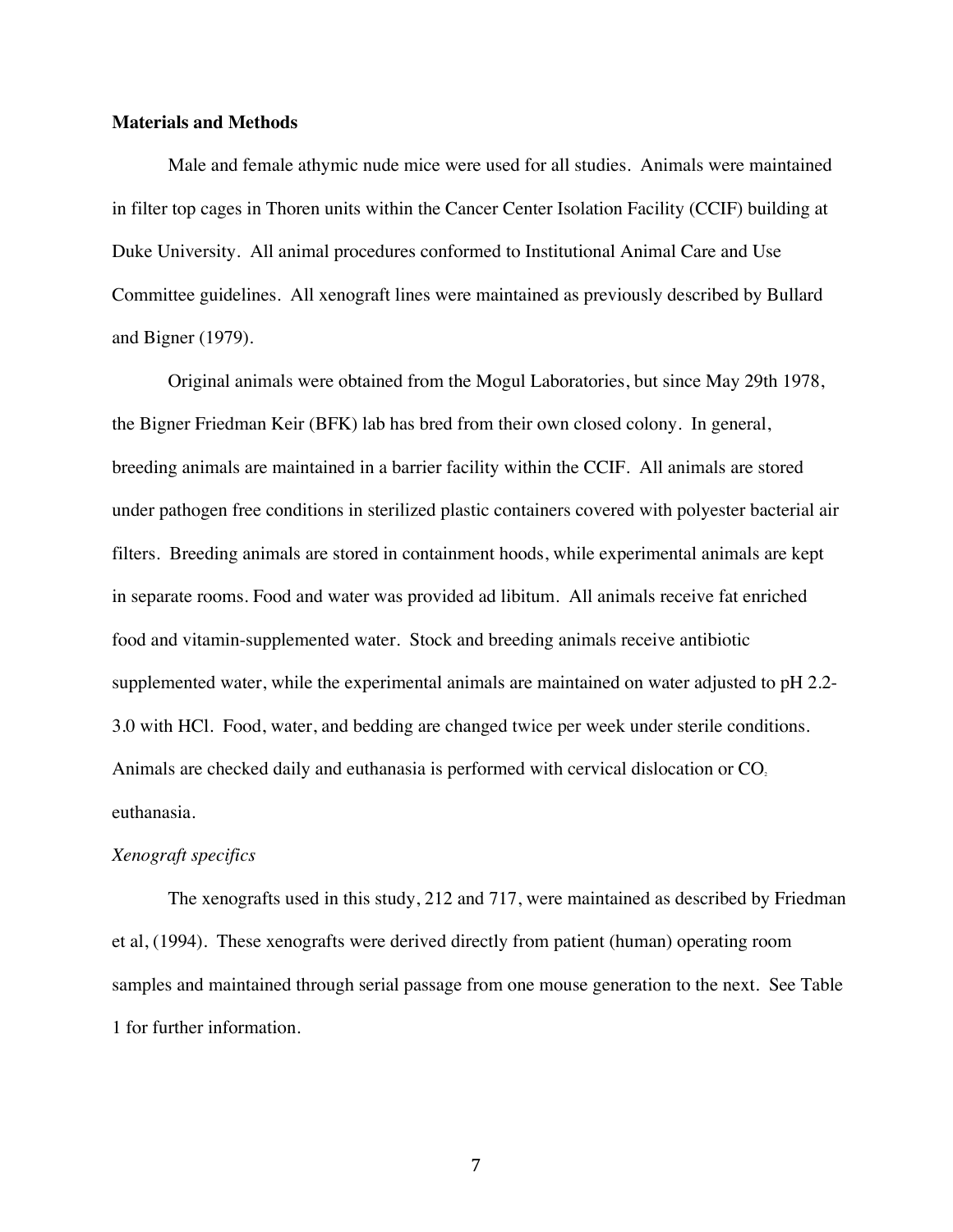| <b>Xenograft</b><br>Line | <b>Patient</b><br><b>Gender</b> | Age | <b>Tumor Type</b>          | *Specific<br>mutations/abnormalities | **Gene<br><b>Expression</b><br><b>Pattern</b> |
|--------------------------|---------------------------------|-----|----------------------------|--------------------------------------|-----------------------------------------------|
| 212                      | Female                          |     | Giant Cell<br>Glioblastoma | TP53 and RB1 mutation                | Mesenchymal                                   |
| 717                      | Male                            |     | Glioblastoma               | CDKN2A deletion                      | Classical                                     |

Table 1: **Specific parameters of chosen xenografts 212 and 717.**

**\***It has been found that a mutation of tumor protein p53 (TP53) on chromosome 17 or retinoblastoma 1 (RB1) on chromosome 13 disrupts activity of these tumor suppressive genes, causing a decreased regulation of cell growth and division (Genetics Home Reference C and B, 2014). Cyclin-dependent kinase inhibitor 2A (CDKN2A) is also a tumor suppressor gene located on chromosome 9 whose deletion is seen in a variety of cancer types (Genetics Home Reference A, 2014).

\*\*As described by Verhaak et al (2010), four subtypes of GBM have been identified based on differing gene expression patterns and clinical characteristics: Proneural, Neural, Classical and Mesenchymal. Identifying subtypes lays the groundwork for personalized medicine as each subtype may require a different therapeutic approach. Mesenchymal gene expression, found in xenograft line 212, is characterized by frequent mutations of PTEN and TP53. Classical gene expression, found in xenograft line 717, is characterized by high levels of EGFR and lack of a TP53 mutation.

## *Xenograft Transplantation*

In preparation for subcutaneous xenograft transplantation, tumors were removed from the host animal under sterile conditions under a laminar flow containment hood. Once this was done, the tumor was then segmented and placed into a modified tissue press and passed through two layers of mesh. This homogenate was then passed through a 19-gauge needle before being loaded into a repeating Hamilton syringe dispenser (250*ul*). After the animal's coat was prepped with betadine, a 19**-**gauge needle was attached to the dispenser and the tumor homogenate was injected subcutaneously into the right hind flank of the athymic mouse at an inoculation volume of 50*u*l (Friedman et al, 1988).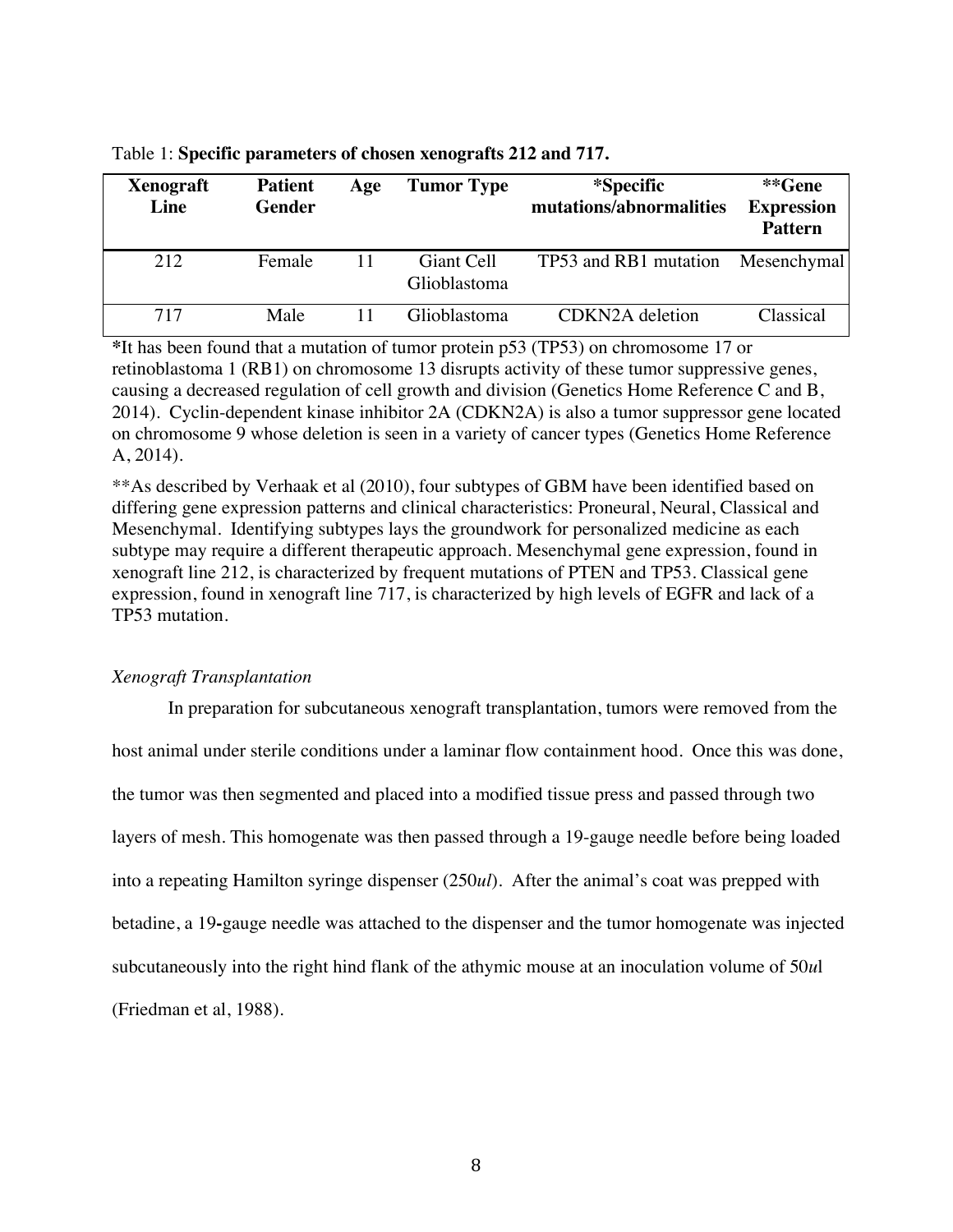## *Tumor Assessment*

Subcutaneous tumors were measured twice weekly with hand-held vernier calipers (Scientific Products, McGraw, IL). Tumor volume was calculated per the formula:  $[(width)*x$  $(\text{length})/2 = \text{mm}$  tumor volume. Groups of 8 to 10 mice were randomly selected based on tumor volume and treated when themedian tumor volume ranged between 100 - 400 mm<sup>3</sup>. These treated mice were then compared with untreated, control, animals.

### *Assessment of Response*

The response of subcutaneous xenografts was assessed by delay in tumor growth and by tumor regression. Growth delay, expressed as T-C, is defined as the difference in days between the median time required for tumors in the treated (T) and the control (C) animals to reach a volume five times greater than that measured at the start of treatment. Tumor regression is defined as a decrease in tumor volume over two or more successive measurements.

## *Statistical Analysis*

Statistical analysis was performed using a personalized SAS statistical analysis program, the Wilcoxon rank order test for growth delay, and Fisher's exact test for tumor regression as previously described (Friedman et al., 1988).

## *Dose Route and Schedule*

Treated mice were dosed with masitinib at a concentration of 25 mg/kg twice daily (Monday-Friday) and/or TMZ at a concentration of 25 mg/kg once weekly via intraperitoneal injection.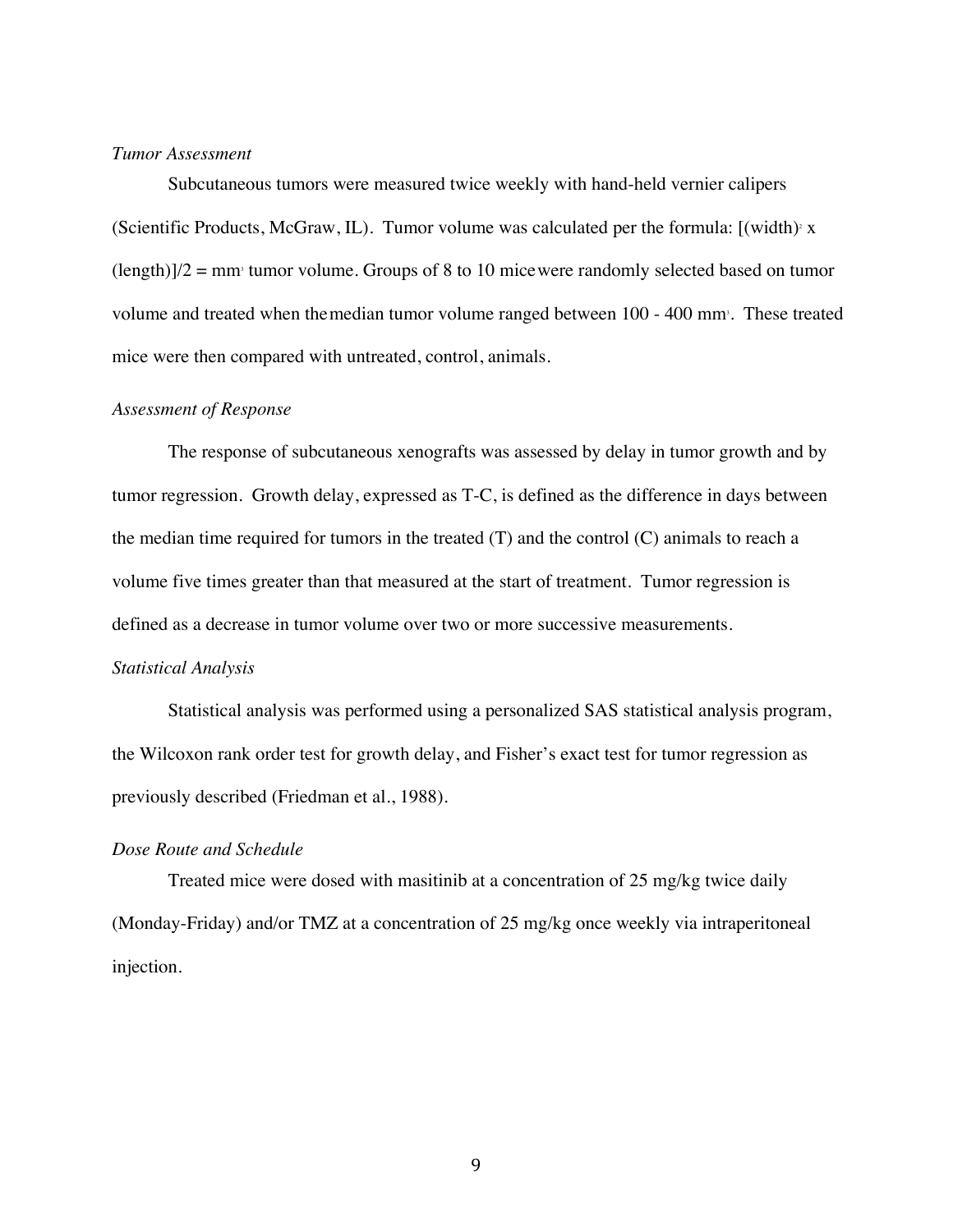## **Results**

## *TMZ and masitinib as single agents*

An initial experiment was conducted to determine the dose response of Temozolomide (TMZ) as a single agent. TMZ demonstrated minimal to modest activity at a dose of 20 mg/kg once weekly with a T-C value of 1.48 days and no drug related deaths. The dose response of masitinib as a single treatment agent was then evaluated on xenograft line 212 (figure 1).

Study Number: 10022013 ⊽→ - G1 (control), 212 1,800 G2 (Masitinib), 212 ⊽ 1,700 1,600 1,500 1.400 1,300 Tumor Volume (mm3) 1,200 1,100 1,000 900 800 700 600 500 400 300  $\frac{1}{2}$  $10$  $12$  $16$  $18$  $20$  $\overline{2}2$  $\overline{24}$  $\overline{26}$  $\overline{28}$ 30  $32$  $\mathbf 0$ 6 8  $14$ **Study Days** 

Figure 1: **The effect of masitinib on xeongraft line 212.** Each point on the graph represents the mean tumor volume for the group on that day. Masitinib showed a negative effect when compared to the control group with a T-C\* value of -6.06 days. This value was not significant, however, owing to a p value of 0.212.

\*T-C value is defined as the difference in days between the median time required for tumors in the treated (T) and the control (C) animals to reach a volume five times greater than that measured at the start of treatment.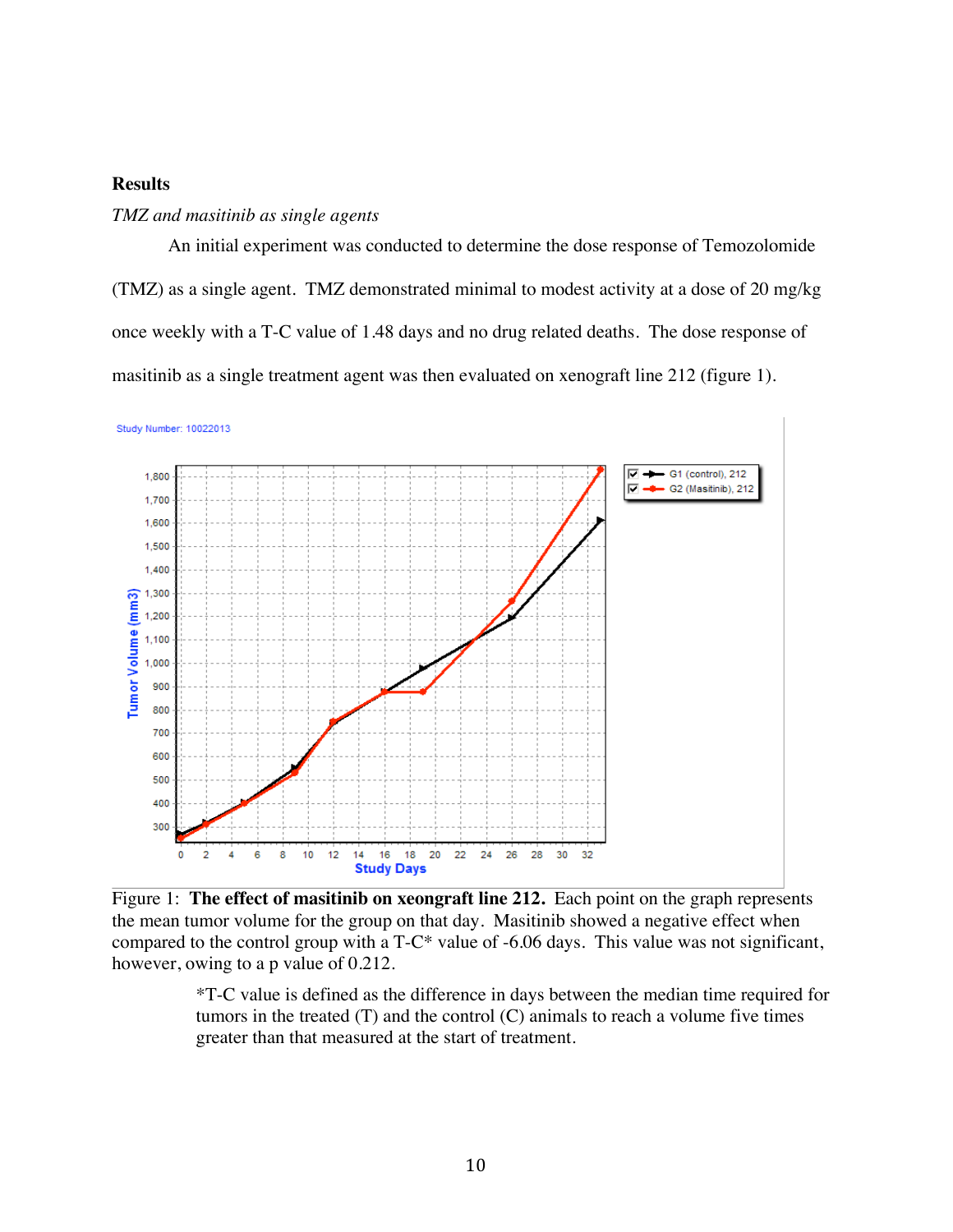In conjunction with previous studies conducted on masitinib tolerability, a dose of 25 mg/kg elicited no observed drug toxicities; furthering our belief that masitinb can be tolerated at a dose of 25 mg/kg (Vermersch et al, 2012). As expected, however, masitinb did not work well against GBM as a single agent and actually caused an increased tumor growth relative to the control

#### *Masitinib + TMZ*

## *Experiment 1*

With a proper dose having been determined for both TMZ and masitinib, a classic fourarm study was conducted evaluating the monotherapy of masitinib and TMZ (G2 and G3 respectively) and a combination of the agents (G4) compared to an untreated control group (G1) (figure 2).



Figure 2: **The effect of masitinib in combination with temozolomide on xenograft line 212.**  Each point on the graph represents the mean tumor volume for the group on that day. Masitinib alone showed a positive effect (T-C value = 2.20 days), while temozolomide alone showed a negative effect  $(T-C value = -1.56 days)$  when compared to the control group. The combination of masitinib and temozolomide caused an increased positive T-C value of 6.20 days when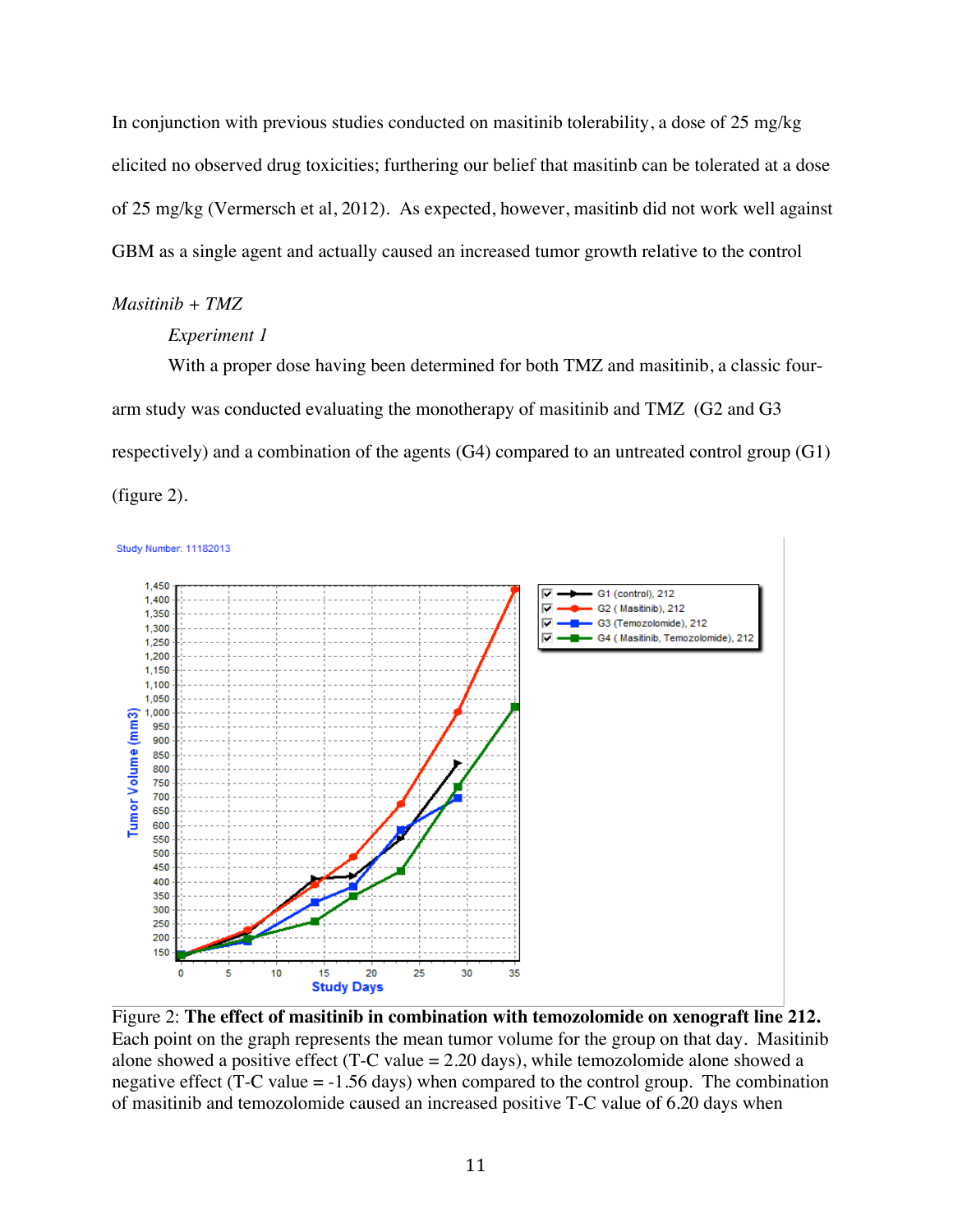compared to the control group. The result of the combination arm suggests significance due to a p value of 0.076. The results of this study indicated that tumors of the combination group took the longest to reach a volume five times that of the original volume when compared to any of the other three groups. This showed that the combination of TMZ and masitinib working together inhibited tumor growth better than either single agent.

# *Experiment 2*

In an attempt to verify these results, the four-arm study conducted in experiment 1 was replicated in xenograft line 717 (figure 3).

Study Number: 02262014



Figure 3: **The effect of masitinib in combination with temozolomide on xenograft line 717.** Each point on the graph represents the mean tumor volume for the group on that day. Masitinib alone showed a negative effect (T-C value = -1.39 days) while temozolomide alone showed a positive effect (T-C value = 1.28 days) when compared to the control group. The combination of masitinib and temozolomide, as previously found, caused an increased positive T-C value of 2.57 days when compared to the control group (p<0.350).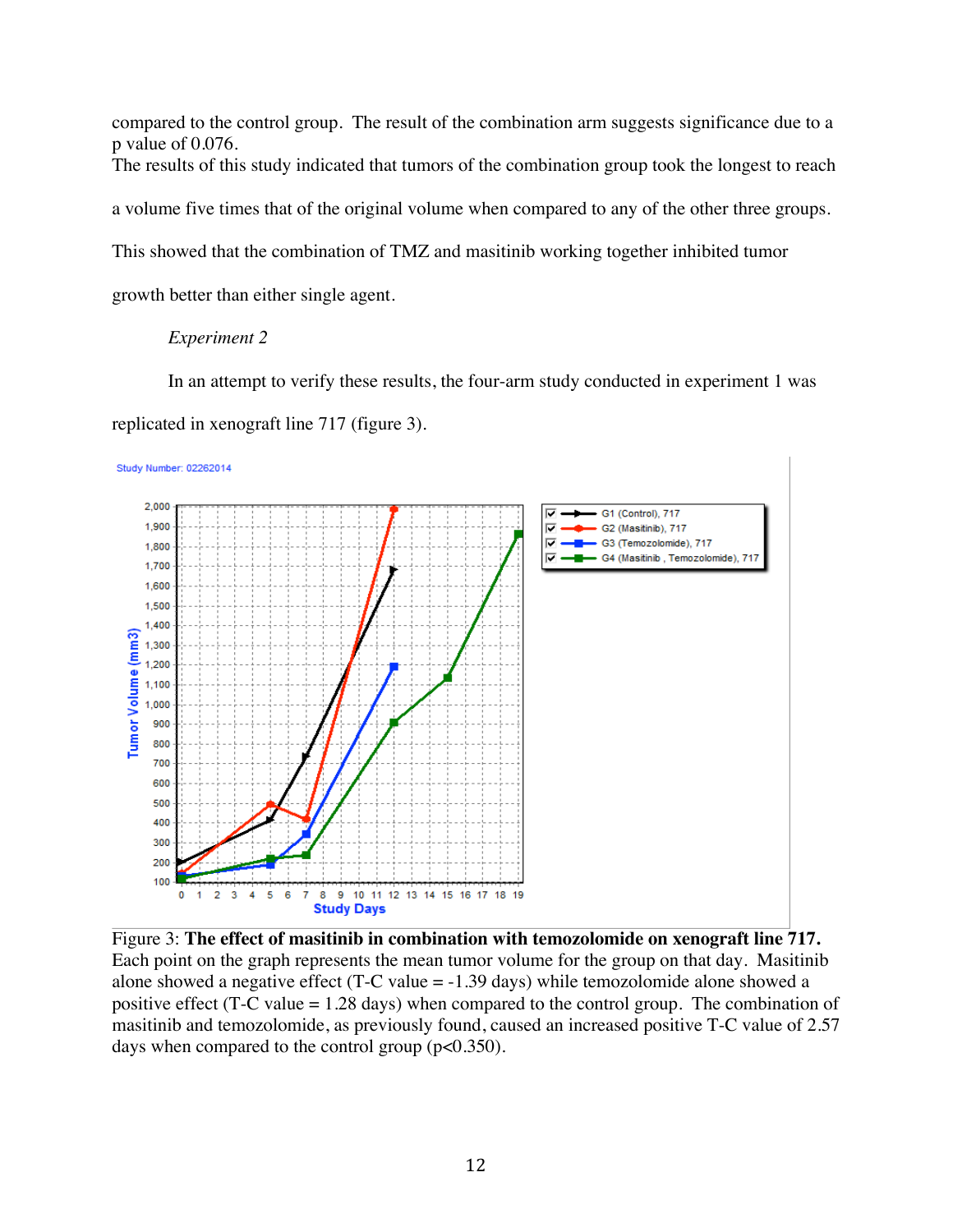Here, as previously observed in experiment 1, tumors of the combination group (group 4) took the longest to reach a volume five times that of the original volume when compared to any of the other three groups.

### **Discussion**

While temozolomide (TMZ) is currently used for treatment of pediatric glioblastoma, not only are the effects of the drug minimal (Barone et al, 2006), but also it is often used in combination with brain radiation (Chamberlain, 2006). Despite unfavorable results, this combination is the best treatment option for patients. In many cases, due to the fragility of the developing brain, this radiation can lead to a number of harmful side effects on the patient, which may sometimes not present themselves until years after treatment (Simon and Harvey, 2012). In order to decrease the amount of radiation needed, I have evaluated the effects of TMZ in combination with masitinib, hypothesizing that masitinib will act as a chemosensitizer to increase the effects of TMZ.

### *Masitinib as a single agent is not effective against pediatric glioblastoma in xenograft line 212.*

The results from the initial study did not show much promise for the use of masitinib as a single agent, with tumors of the treated group growing faster than the control group (figure 1). Although statistical analysis using the Wilcoxon rank order test for growth delay showed this finding was insignificant ( $p<0.212$ ), it is important to note that between days 16 and 22 masitinib decreased tumor volume relative to the control, suggesting that there may be a window of opportunity that could be exploited. In addition, none of the mice died due to drug toxicities, indicating that masitinib can be tolerated at a dose of 25 mg/kg. Thus, while the reasons for its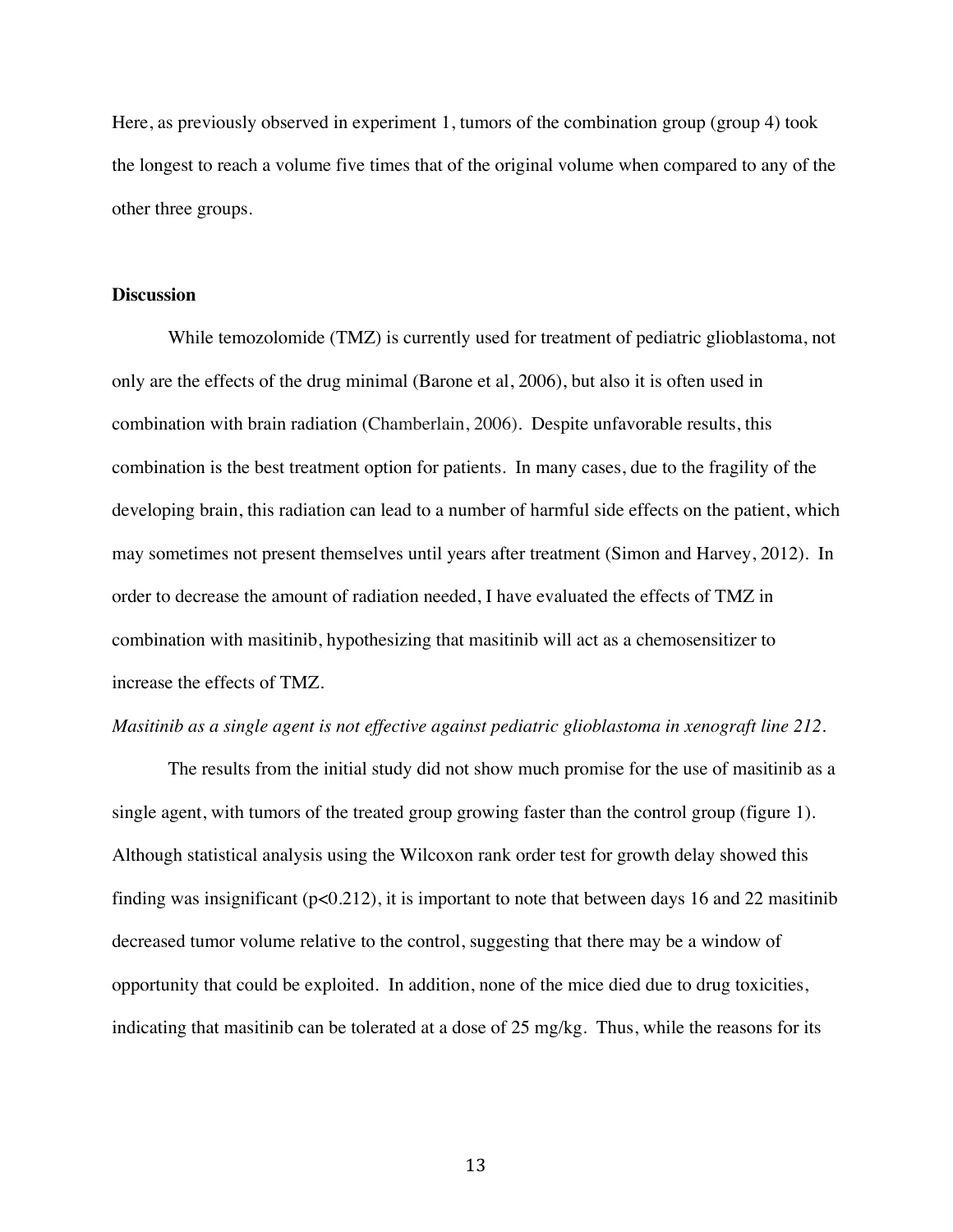effects during this time period are unclear, these results indicate that masitinib can impact the proliferation of GBM tumor cells.

Knowing from experimental findings that masitinib does not work well against pediatric GBM as a single agent, the focus of this study turned to the effects of masitinib in combination with TMZ. The relative positive findings seen when using TMZ alone show that it does affect pediatric brain tumors to some degree. Masitinib, however, may amplify these intrinsic effects by acting as a chemosensitizer and allowing TMZ to better attack the brain tumor. The hope, and hypothesis, was that combination therapy would induce a slower tumor growth rate than either masitinib or TMZ alone.

## *Masitinib + TMZ inhibited tumor growth better than either single agent.*

In order to test my hypothesis, two classic four-arm studies were conducted (figure 2 and 3). Group 1 was the control group, acting as a baseline and receiving no treatment whatsoever. Group 2 was treated with masitinib alone at a dose of 25 mg/kg BID. Group 3 was treated with TMZ alone at a dose of 25 mg/kg once weekly**.** The selection of a 25mg/kg dose of TMZ was decided due to the desire to ramp up the mere modest effect seen when using TMZ at 20mg/kg. Group 4 was treated with both masitinib and TMZ at their respective doses and dose schedules.

Results from these experiments were positive, showing an increase in the T-C value to 6.20 days in experiment 1 and 2.57 days in experiment 2 when comparing the combination group to the control group. This effect is greater than a simple additive one that would have yielded a T-C value of  $0.64$  (2.20 + -1.56 = 0.64) in experiment 1, indicating an almost 500% increase in effectiveness when using TMZ with masitinib than when using TMZ alone. This was also seen in experiment two, as an additive effect would have produced a T-C value of -0.10 (-1.39 + 1.28  $=$  -0.10), indicating a 100% increase in effectiveness when adding masitinib to a TMZ regiment.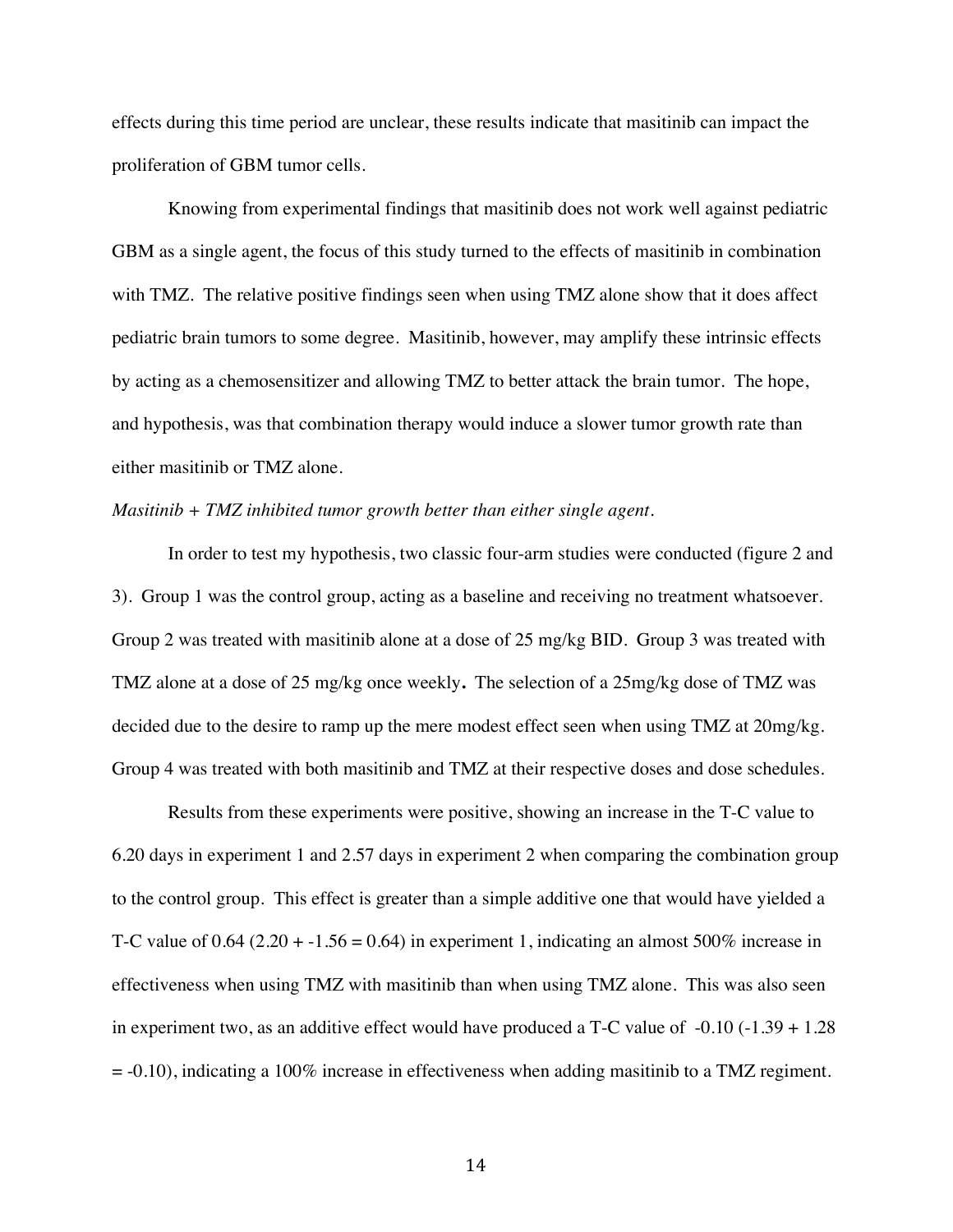The Wilcoxon rank order test for growth delay provided statistical analysis of experiment 1 and 2. Analysis of experiment 1 suggested the results were not due to chance events as a p<0.076 was found. Performing the same analysis of experiment 2, however, yielded a p<0.350, an insignificant value. This high p value could be due to the small sample size, as the experiment was conducted using only three mice per group as a result of difficulties in initial tumor growth to a volume greater than  $100\mathrm{mm}$  .

I believe the experimental finding that masitinib can increase the efficacy of TMZ can be attributed to masitinib's targeting of stem cell factors c-Kit, Platelet Derived Growth Factor Receptors (PDGFR) and Lyn (Humbert et al, 2010). C-Kit is a proto-oncogene that encodes for a tyrosine kinase expressed on mast cells, the main target of masitinib, which have been found to secrete proinflammatory cytokines and other molecules that benefit the tumor (Published Library of Science, 2009). Masitinib has been shown to decrease the effects of other diseases associated with mast cell proliferation including Alzheimer's, mast cell leukemia, and rheumatoid arthritis (Vermersch et al, 2012). This could be due to the fact that mast cells have been found on both sides of the BBB (Vermersch et al, 2012). PDGFR is a cell surface tyrosine receptor present in GBM whose  $\alpha$  and  $\beta$  subunits are important in cell proliferation, differentiation, and growth (Lokker et at, 2002). Finally, Lyn is a member of the Src family of protein kinases whose activity is elevated in GBM (Stettner et al, 2005).

By targeting these critical stem cell factors, masitinib seems to slow the ability of the stem cells to replicate. Once the tumor has been damaged by TMZ, the repair mechanism is then slowed by masitinib, resulting in prolonged tumor recession. As a result, by confronting the tumor in two distinct ways, the combination of masitinib and TMZ seems to be more effective than either single agent.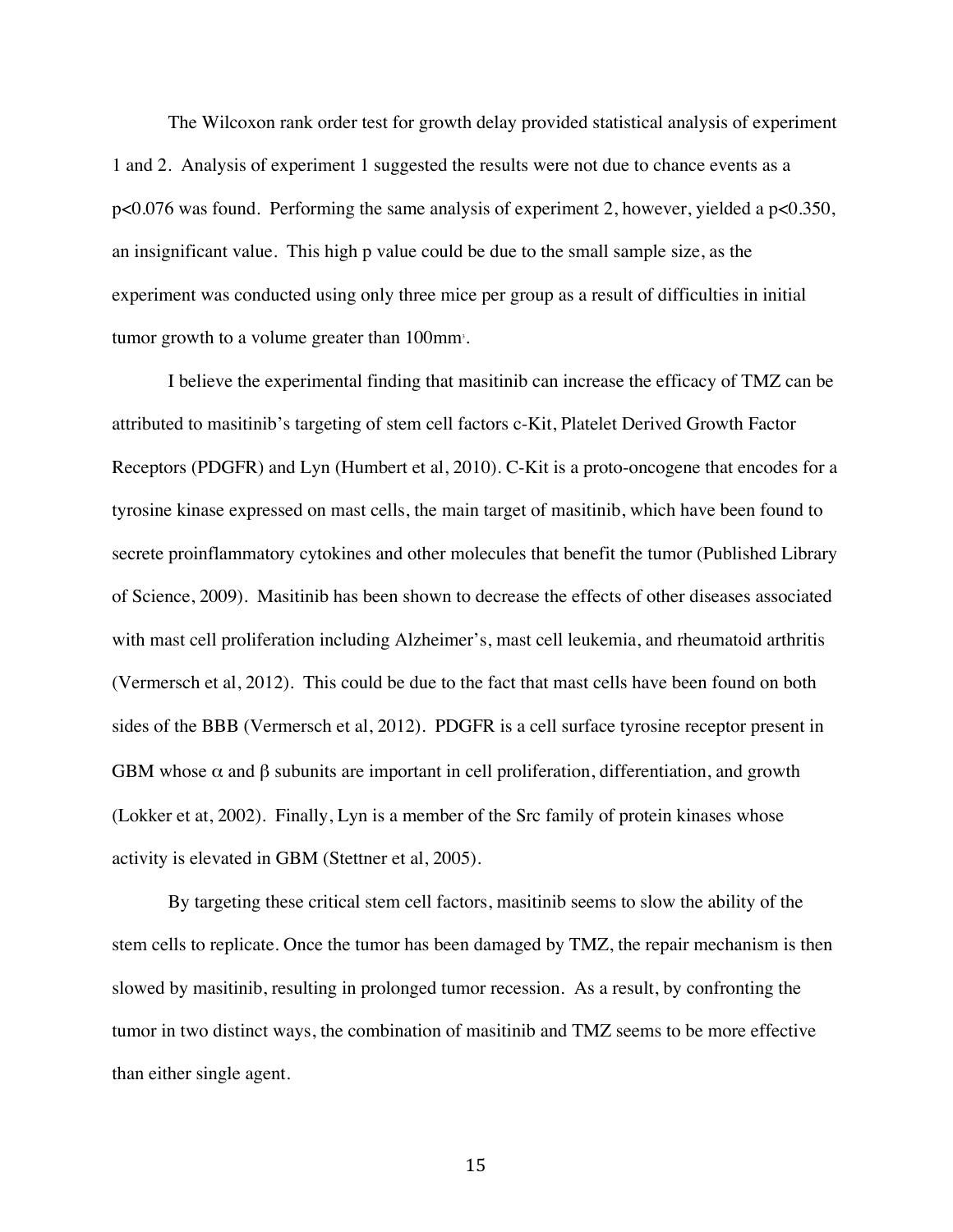## *Future Directions*

Although the results from the evaluation of masitinib as a single agent and from experiment 2 were insignificant, experiment 1 showed a positive T-C value for the combination arm relative to the control in a way that suggests significance. This line of research is highly experimental and these results are being used to help guide the future research direction of this drug combination. As such, I recommend:

- Increasing the dose of masitinib and/or TMZ
	- o No drug toxicities were seen at a dose of 25 mg/kg indicating that masitinib and TMZ may be tolerated at a higher dose, which may elicit a better response.
- Altering the dose schedule of masitinib and/or TMZ
	- o Altering the dose schedule of masitinib to once daily at a higher dose and/or TMZ five days in a row, rather than once weekly for five weeks, may increase the effectiveness of the drug combination.
- The addition of masitinb to other chemotherapy drugs that have the ability to cross the **BBB** 
	- o Although TMZ is known as the gold standard chemotherapeutic agent for treatment of pediatric glioblastoma, various other chemotherapeutic drugs are known to cross the BBB. Masitinib may also act as a chemosensitizer towards these drugs, possibly to a greater degree than seen in TMZ.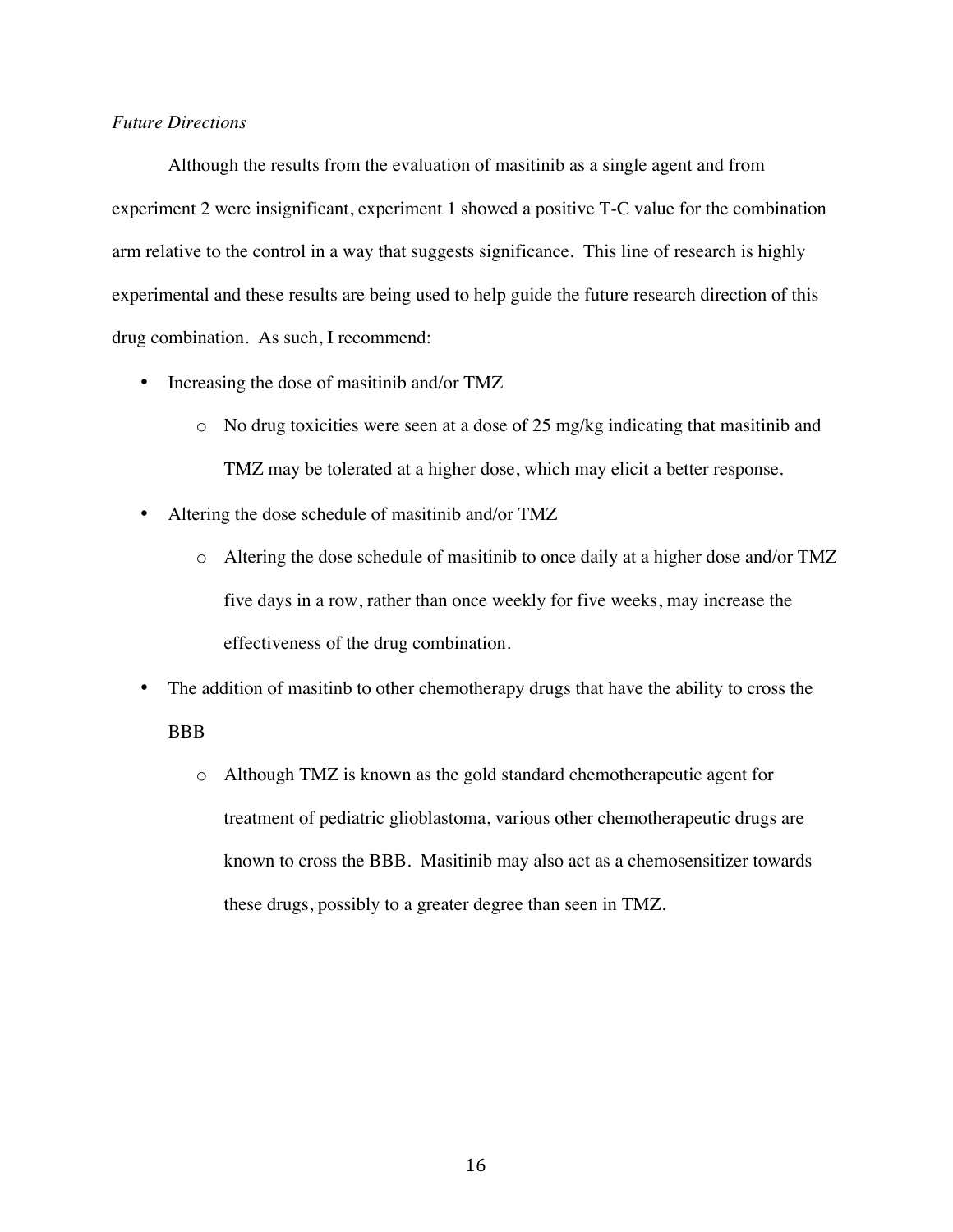- In vitro screening of xenograft lines for stem cell factors c-Kit, PDGFR, and Lyn, prior to injection of tumor into the mice
	- o Identification and use of tumors with specific sites that masitinib has been designed to target may increase the response seen in both trials of masitinib alone and in combination with TMZ.

## **Acknowledgements**

I would like to express my deepest gratitude to Dr. Stephen Keir for his tutelage and the opportunity to participate in the study of pediatric glioblastoma at the Preston Robert Tisch Brain Tumor Center. I would also like to thank Martin Roskoski for his time, patience, and sharing of his laboratory expertise during my research experience. Finally, I extend a special thank you to Dr. David Sherwood for all his comments and suggestions on my written work.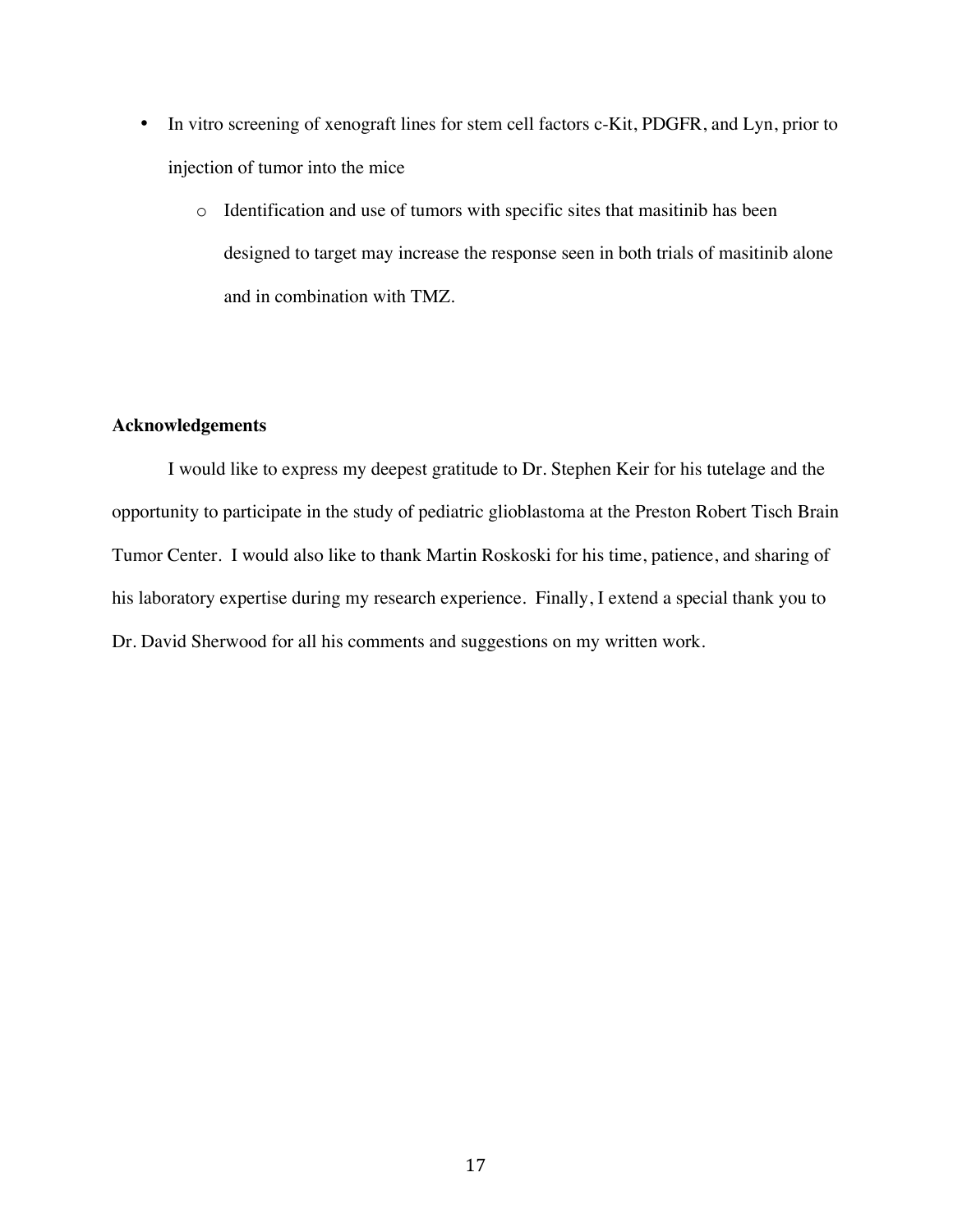## **References**

Albright (1993). Pediatric brain tumors. *CA: a cancer journal for clinicians*, *43*(5), 272-288.

- *American brain tumor association - glioblastoma*. (2014). Retrieved from: http://www.abta.org/brain-tumor-information/types-of-tumors/glioblastoma.html
- Barone, Maurizi, Tamburrini, Riccardi (2006). Role of temozolomide in pediatric brain tumors. *Child's Nervous System*, *22*(7), 652-661.
- Bullard and Bigner (1979). Heterotransplantation of human craniopharyngiomas in athymic "nude" mice. *Neurosurgery*, *4*(4), 308-314.
- Butler, Rapp, Shaw (2006). Managing the cognitive effects of brain tumor radiation therapy. *Current treatment options in oncology*, *7*(6), 517-523.

Chamberlain (2006). Treatment options for glioblastoma. *Neurosurgical focus*, *20*(4), E19.

- Connell, Chatain, Cornelissen, Vallis, Hamilton, Seymour, Anthony, Sibson (2013). Selective Permeabilization of the Blood–Brain Barrier at Sites of Metastasis. *Journal of the National Cancer Institute*, *105*(21), 1634-1643.
- Fangusaro (2012). Pediatric high grade glioma: a review and update on tumor clinical characteristics and biology. *Frontiers in oncology*, *2*.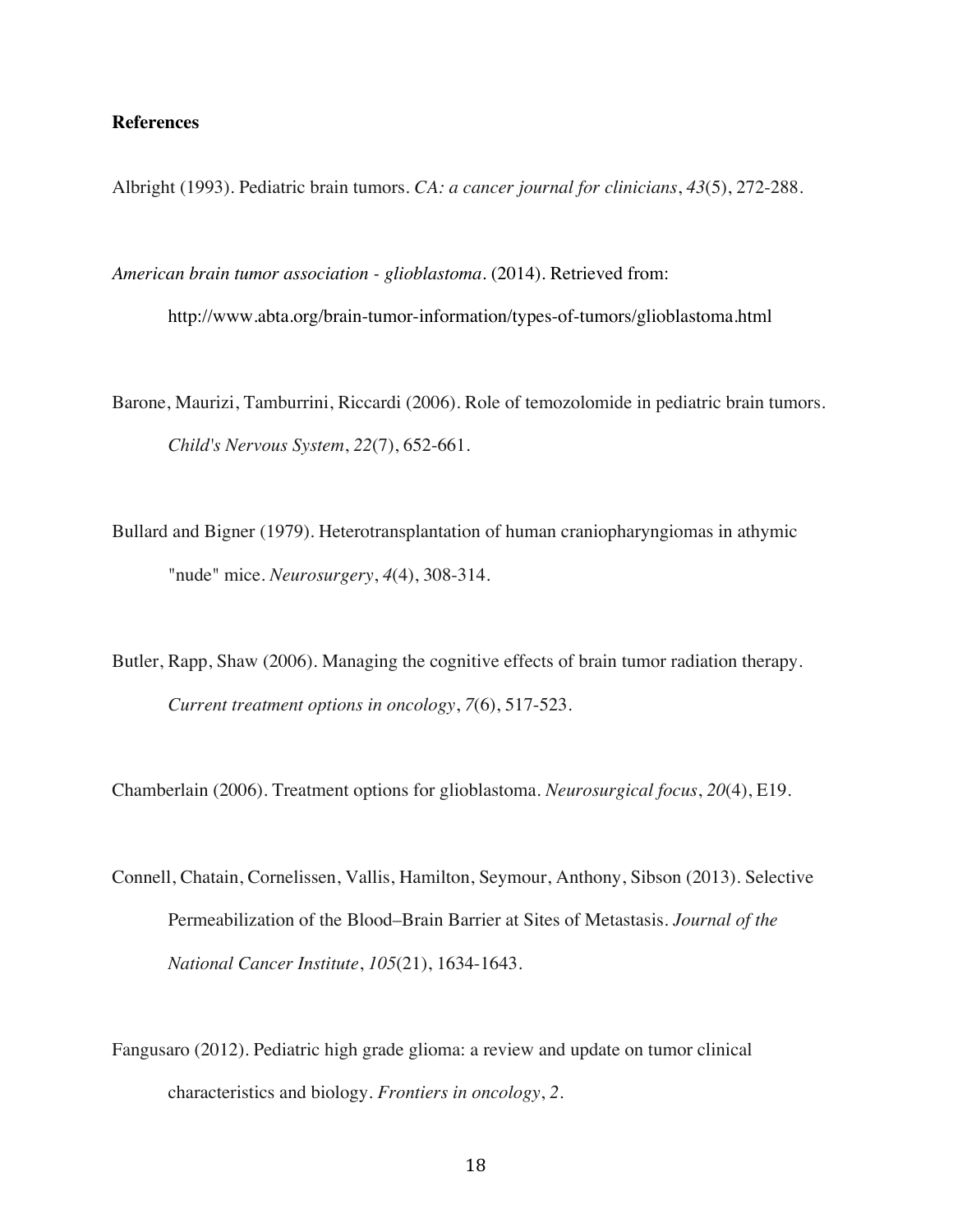- Fraley, Arrington, Bilodeau, Hartman, Hoffman, Kim, Hungate (2001). *U.S. Patent No. 6,306,874*. Washington, DC: U.S. Patent and Trademark Office.
- Friedman, Houghton, Schold, Keir, Bigner (1994). Activity of 9-dimethylaminomethyl-10 hydroxycamptothecin against pediatric and adult central nervous system tumor xenografts. *Cancer chemotherapy and pharmacology*, *34*(2), 171-174.
- Friedman, Colvin, Skapek, Ludeman, Elion, Schold, Jacobsen, Muhlbaier, Bigner (1988). Experimental chemotherapy of human medulloblastoma cell lines and transplantable xenografts with bifunctional alkylating agents. *Cancer research*, *48*(15), 4189-4195.
- Furnari, Fenton, Bachoo, Mukasa, Stommel, Stegh, Hahn, Ligon, Louis, Brennan, Chin, DePinho, Cavenee (2007). Malignant astrocytic glioma: genetics, biology, and paths to treatment. *Genes & development*, *21*(21), 2683-2710.

*Genetics home reference A - cdkn2a*. (2014). Retrieved from:

http://ghr.nlm.nih.gov/gene/CDKN2A

*Genetics home reference B - rb1*. (2014). Retrieved from: http://ghr.nlm.nih.gov/gene/RB1

*Genetics home reference C - tp53*. (2014) Retrieved from: http://ghr.nlm.nih.gov/gene/TP53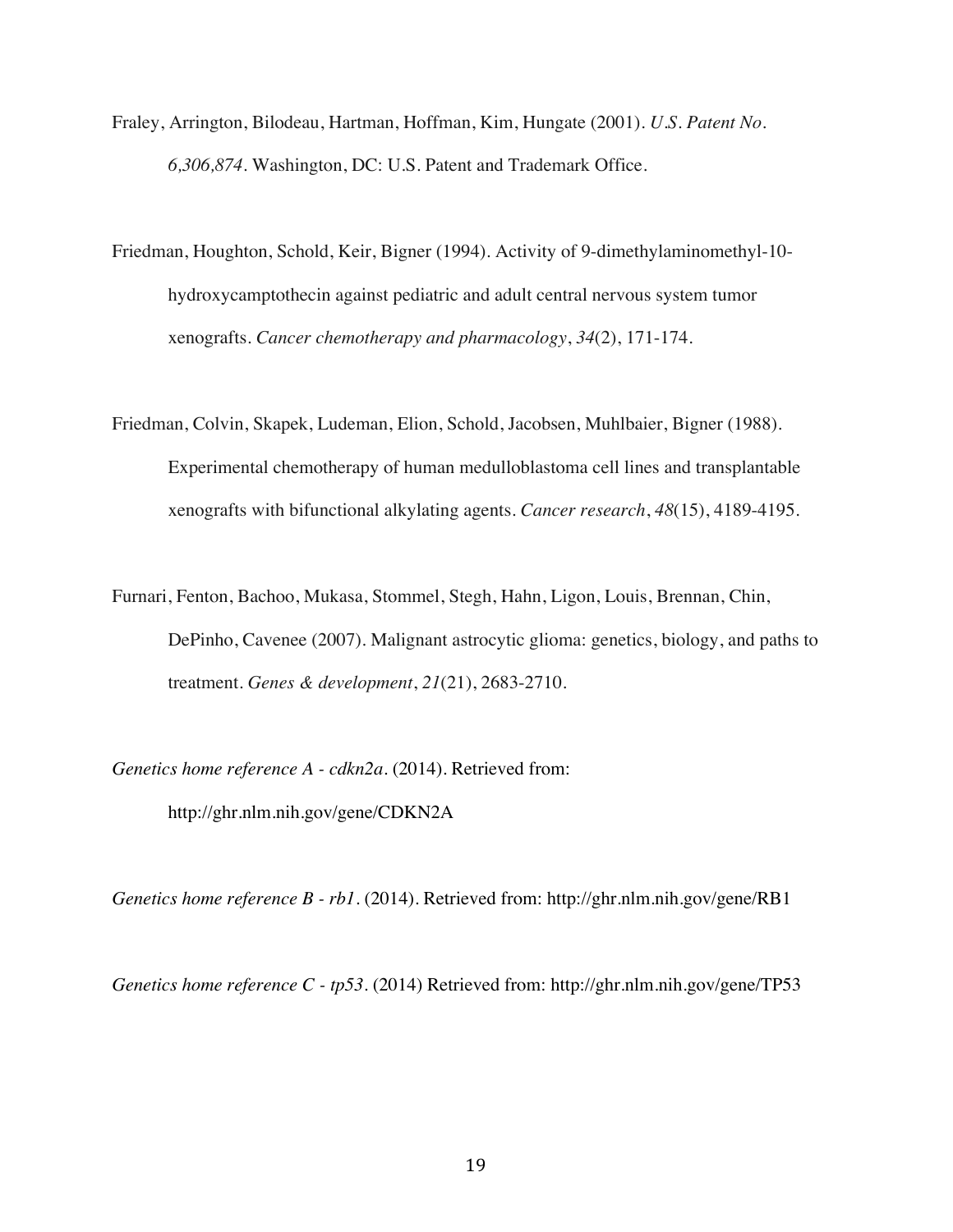- Gerstner and Fine (2007). Increased permeability of the blood-brain barrier to chemotherapy in metastatic brain tumors: establishing a treatment paradigm. *Journal of clinical oncology*, *25*(16), 2306-2312.
- Humbert, Castéran, Letard, Hanssens, Iovanna, Finetti, Bertucci, Barder, Mansfield, Moussy, Hermine, Dubreuil (2010). Masitinib combined with standard gemcitabine chemotherapy: in vitro and in vivo studies in human pancreatic tumour cell lines and ectopic mouse model. *PLoS One*, *5*(3), e9430.
- King, Anthony (2011). "Breaking Through the Barrier." *RSC*. Retrieved from: http://www.rsc.org/chemistryworld/Issues/2011/June/BreakingThroughTheBarrier.asp
- Lannering, Marky, Lundberg, Olsson (1990). Long-term sequelae after pediatric brain tumors: Their effect on disability and quality of life. *Medical and pediatric oncology*, *18*(4), 304- 310.
- Lokker, Sullivan, Hollenbach, Israel, Giese (2002). Platelet-derived Growth Factor (PDGF) Autocrine Signaling Regulates Survival and Mitogenic Pathways in Glioblastoma Cells Evidence That the Novel PDGF-C and PDGF-D Ligands May Play a Role in the Development of Brain Tumors. *Cancer research*, *62*(13), 3729-3735.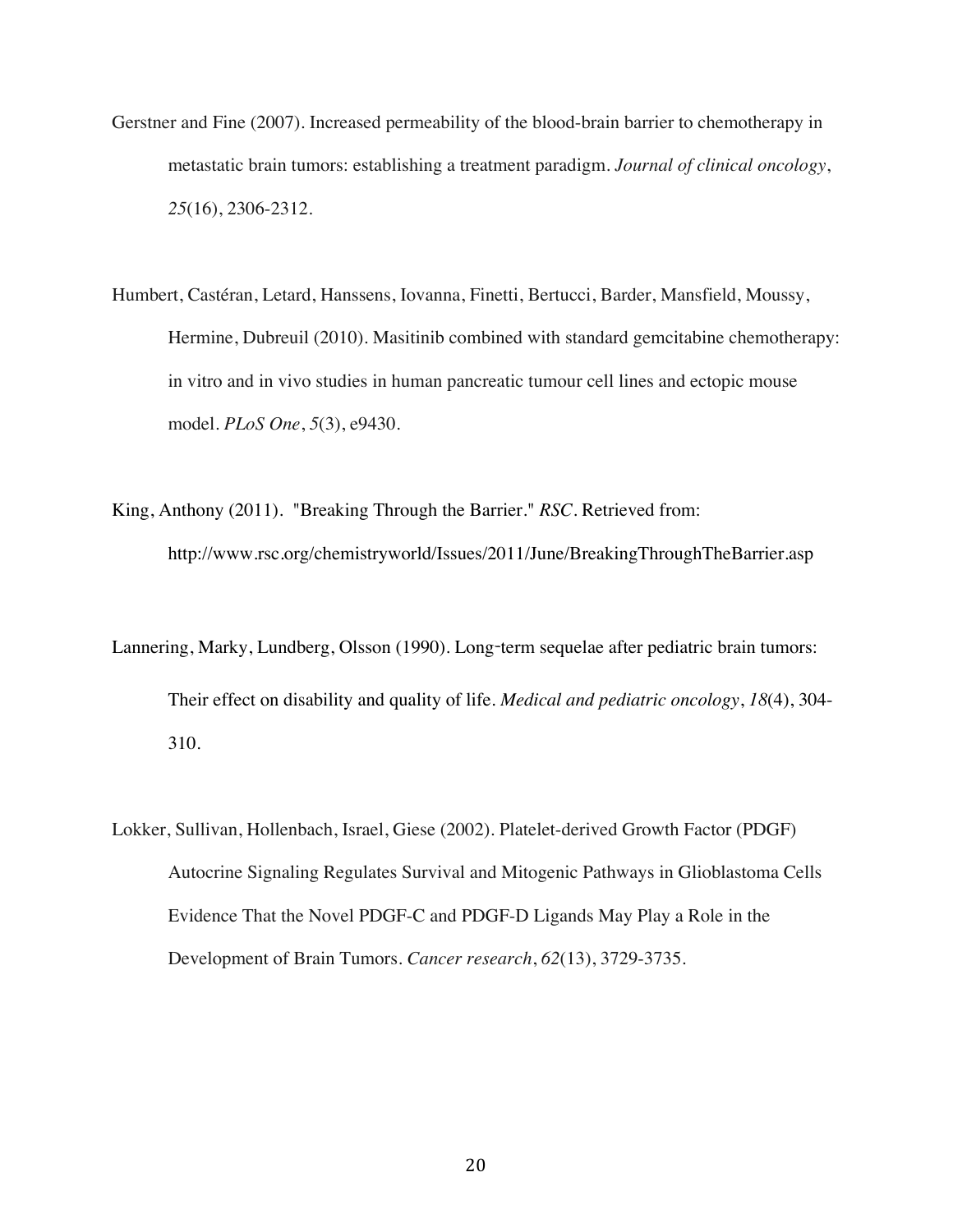- Minniti, Muni, Lanzetta, Marchetti, Enrici, (2009). Chemotherapy for glioblastoma: current treatment and future perspectives for cytotoxic and targeted agents. *Anticancer research*, *29*(12), 5171-5184.
- Mitry, Hammel, Deplanque, Mornex, Levy, Seitz, Moussy, Kinet, Hermine, Rougier, Raymond (2010). Safety and activity of masitinib in combination with gemcitabine in patients with advanced pancreatic cancer. *Cancer chemotherapy and pharmacology*, *66*(2), 395-403.
- Mrugala, Adair, Kiem (2010). Temozolomide: Expanding its role in brain cancer. *Drugs of today (Barcelona, Spain: 1998)*, *46*(11), 833-846.
- Pollack (2011). Multidisciplinary management of childhood brain tumors: a review of outcomes, recent advances, and challenges: A review. *Journal of Neurosurgery: Pediatrics*, *8*(2), 135-148.
- Published Library of Science (2009). Masitinib: Targeted Therapy for Cancers, Inflammatory Diseases and Neurological Indications. *Science Daily*. Retrieved from: http://www.sciencedaily.com/releases/2009/09/09092920329.htm
- Simon, Harvey (2012). "Brain Tumors Primary." *University of Maryland Medical Center*. Retrieved from: http://umm.edu/health/medical/reports/articles/brain-tumors-primary